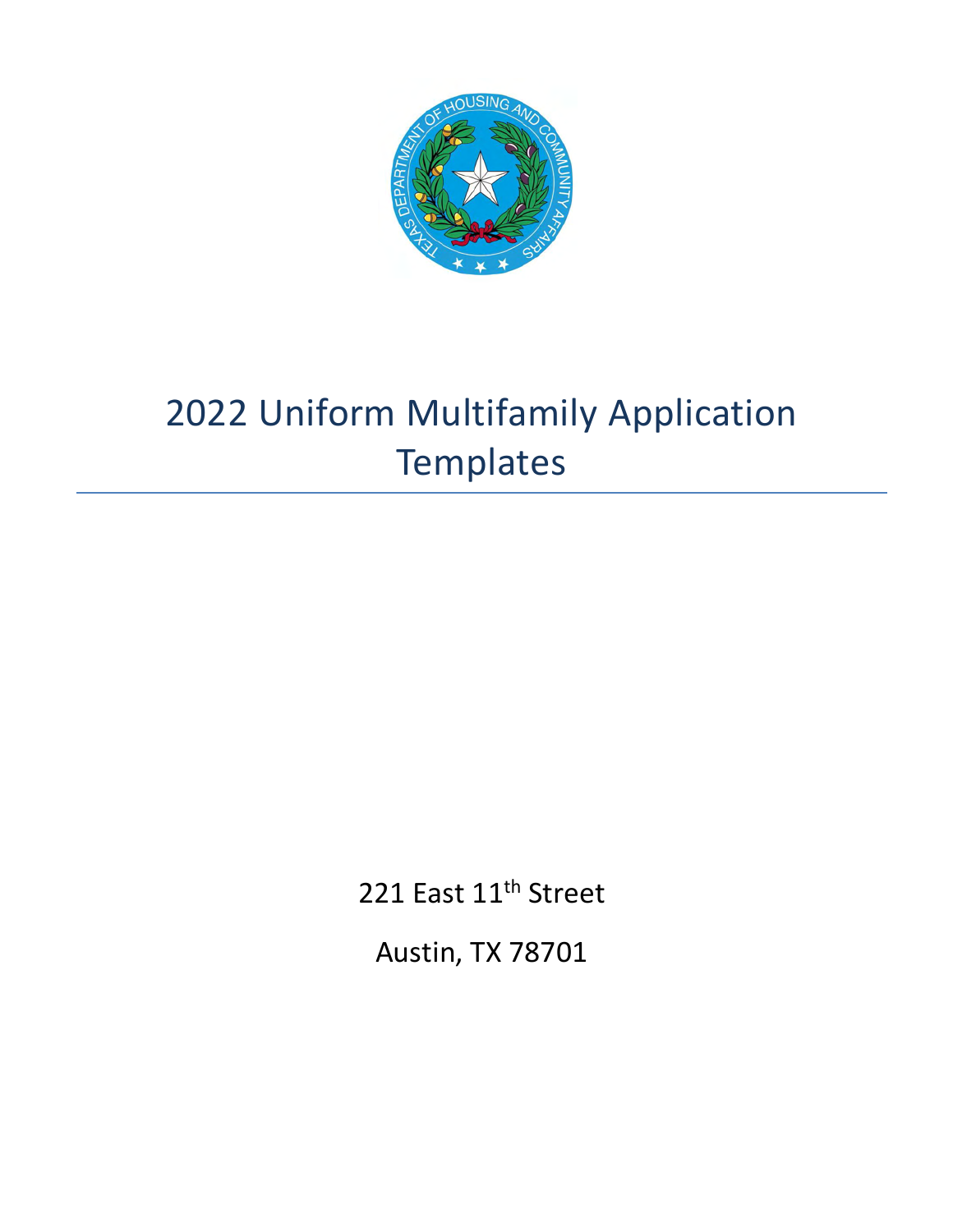# **Table of Contents**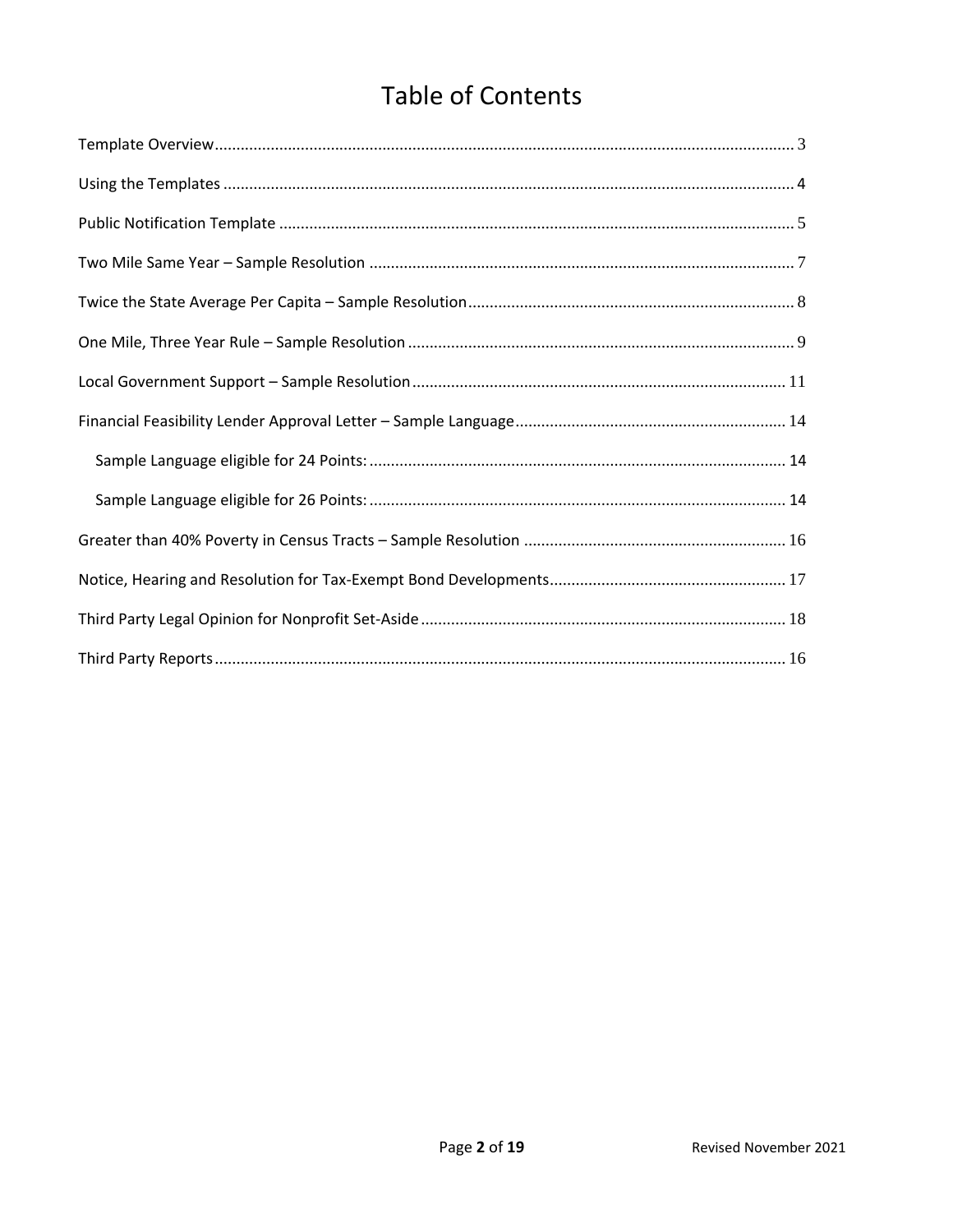# <span id="page-2-0"></span>**Template Overview**

The Texas Department of Housing and Community Affairs (the Department or TDHCA) continues to emphasize the importance of conducting business within the State of Texas in a manner that is both transparent and inclusive of local stakeholders. To that end, the Department has integrated into its rules for multifamily development mandatory requirements to communicate information about proposed plans to develop multifamily rental housing to the local community and elected officials.

The purpose of this document is to provide Applicants of multifamily programs with templates that may be used for certain required communications with local government officials, State Representatives and Senators, neighborhood organizations, and lenders, and resolutions that may be required to be adopted by local governing bodies for various purposes relating to proposed tax credit developments. The following templates may be used or referenced by Applicants at various stages of the Application process. The templates are not required, but when used (properly completed) for the explicit purpose indicated on the template they will be accepted by staff as having satisfied the requirements of the applicable rule. Use of other formats is permitted, but in developing and using alternative formats it is the responsibility of the person developing and using them to ensure that they meet applicable requirements and achieve the intended purpose.

Each template is labeled with a brief description of the template's purpose, followed by a reference to the Qualified Allocation Plan (QAP) or other rule or law, including due dates associated with the requirements underlying the template.

**SOME OF THESE TEMPLATES (OR SIMILAR LETTERS OR RESOLUTIONS DEVELOPED WITHOUT USE OF THE TEMPLATES) MAY INVOLVE FORMING AND EXPRESSING CONCLUSIONS AND EXPRESSING VIEWS WITH RESPECT TO PROPOSED AFFORDABLE HOUSING DEVELOPMENTS. ANYONE ADDRESSING SUCH MATTERS SHOULD TAKE CARE, INCLUDING SEEKING THE ADVICE OF LEGAL COUNSEL OF THEIR CHOOSING, REGARDING ANY POTENTIAL IMPLICATIONS UNDER STATE AND FEDERAL LAWS REGARDING FAIR HOUSING, INCLUDING, BUT NOT LIMITED TO, CONSISTENCY WITH ADOPTED PLANNING DOCUMENTS GOVERNING THE USE OF HUD FUNDS AND ANALYSES OF IMPEDIMENTS TO FAIR HOUSING CHOICE.** 

The governing body of a city or county may develop and use its own form of resolution but is reminded that it should consult legal counsel of its choosing to ensure that the resolutions ultimately developed and used meet their intended purpose and fulfill the requirements of applicable laws and rules.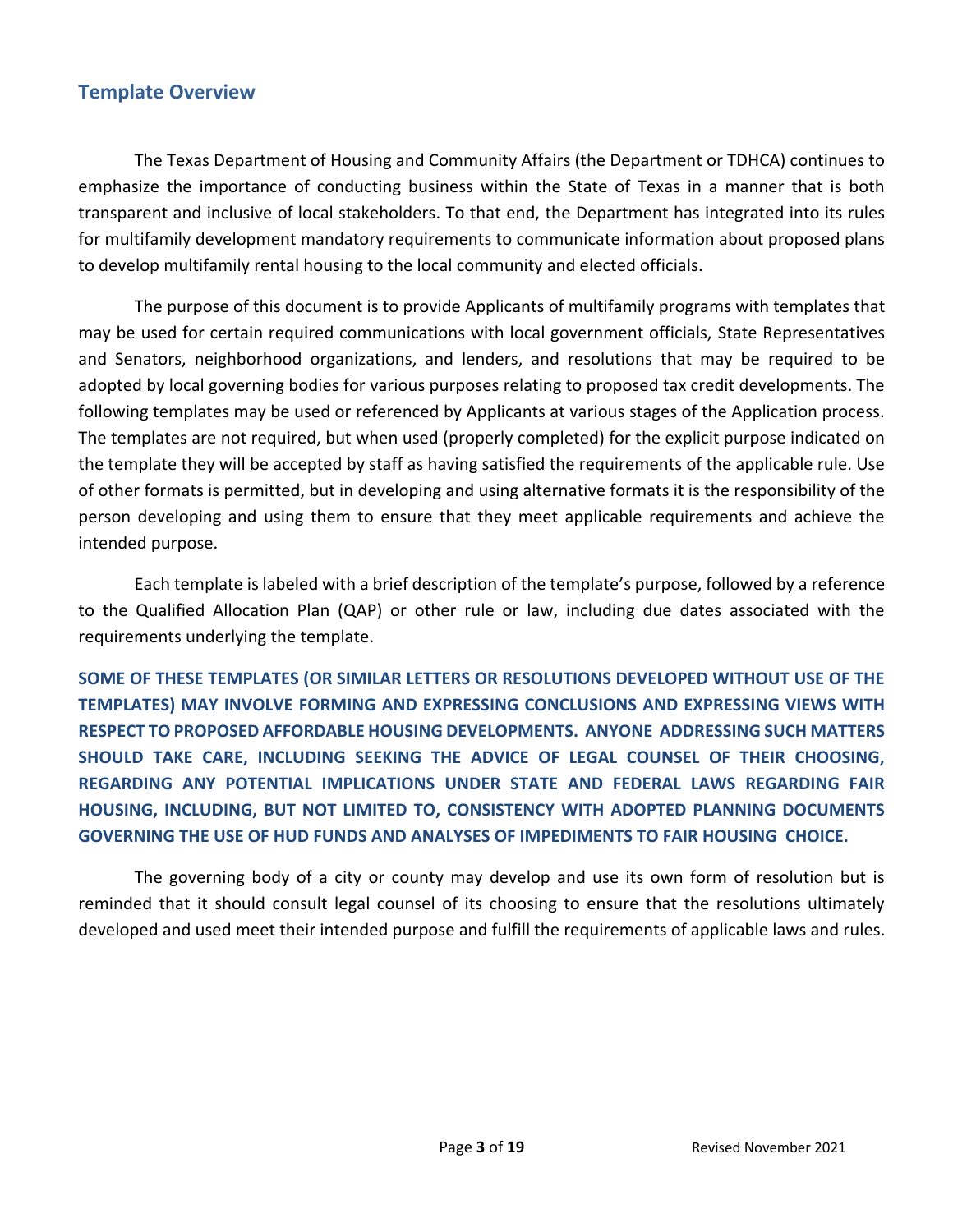# <span id="page-3-0"></span>**Using the Templates**

To use the following templates, an Applicant must complete the template by incorporating development or application specific information. Applicants will be able to identify areas where Development information is required by locating the bold text in brackets. Upon completion of the bracketed portions of the templates, the Applicant should re-format the text as in the examples below. The templates are made available in a Microsoft Word format so that Applicants have the ability to cut, paste, and format as necessary.

#### **Example:**

The name of the Development is **[insert name of Development]** and it will be [**insert construction type**  *e.g.,* **new construction**].

The name of the Development is County Estates and it will be rehabilitation.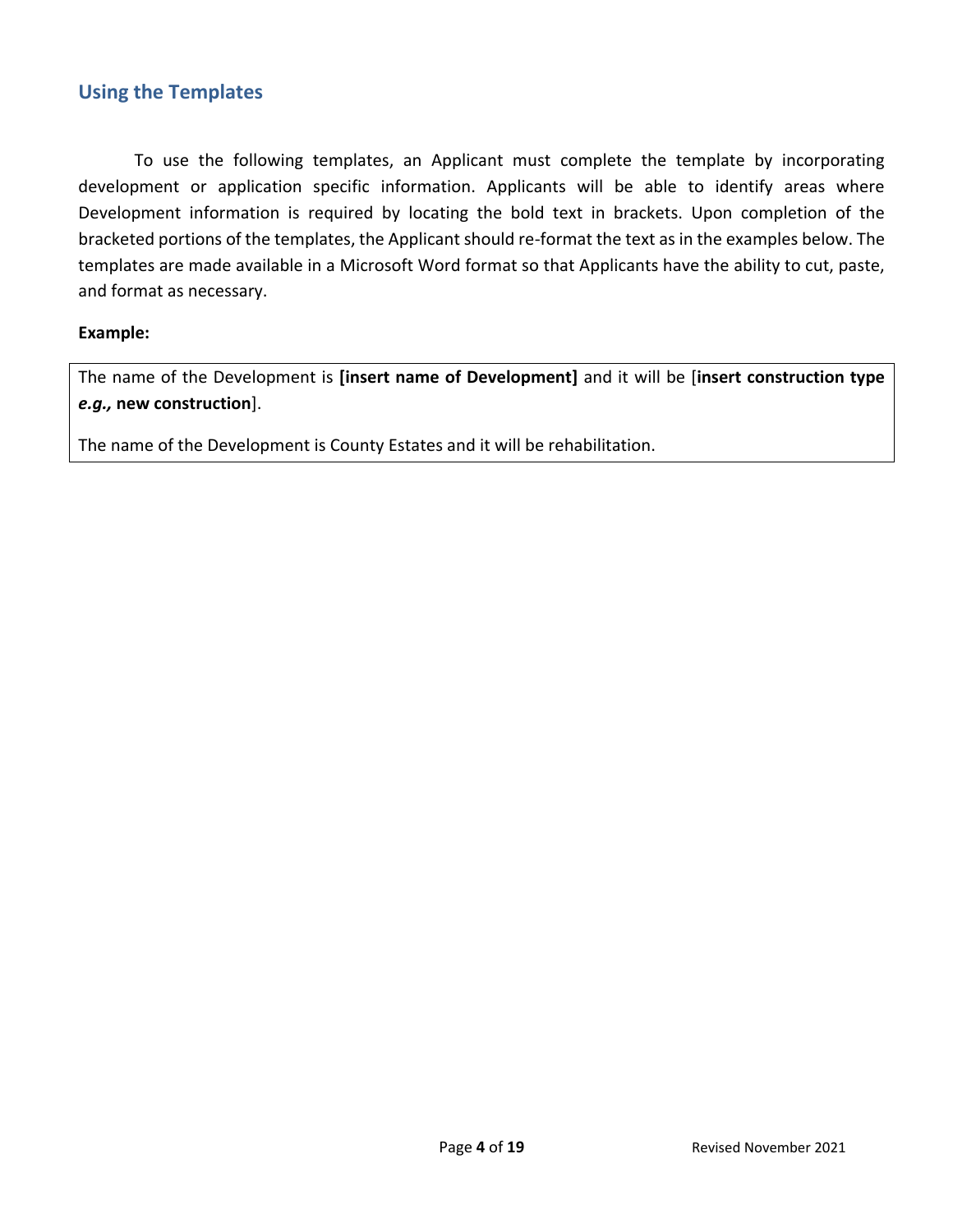# <span id="page-4-0"></span>**Public Notification Template -**

Pursuant to 10 TAC §11.8(b)(2)(B) and (C), 10 TAC §11.203(2) and (3), and 10 TAC §12.5, the following template may be used to create a letter to notify individuals and/or entities identified in the above-referenced rules.

Public Notification letters must be sent no later than the date the pre-application (if submitted) for competitive HTC Applications or TDHCA Bond Pre-applications, or full Application (for all applications) is submitted. For Tax-Exempt Bond Developments, notifications must not be older than three months prior to the date the complete Application is submitted.

**[Date] [Appropriate Individual/entity pursuant to 10 TAC §§11.8(b)(2)(B)(i) through (viii) and 10 TAC 11.203(2)(A) through (H)] [Address] [City, State, ZIP]**

Dear **[xxxxxx]**,

**[Applicant Name]** is making an application for **[Name all TDHCA Programs for which Applicant is applying]** with the Texas Department of Housing and Community Affairs for **[Development name, address, city, and county]**. This **[New Construction/Reconstruction/Adaptive Reuse/Rehabilitation]** is a(n) **[apartment/single family/townhome/high rise/duplex]** community **[if applicable, on # sites]**, and composed of approximately **[#]** units of which **[#]** will be for low-income tenants. The residential density of the Development, i.e., the number of Units per acre is approximately **[#]**.

In the spring, the Department will hold public hearings in various locations around the state or virtually to gather input on Competitive Housing Tax Credit applications. The hearing schedule along with contact information for written public comment will be posted on TDHCA's [Public Comment Center](http://www.tdhca.state.tx.us/public-comment.htm) website later this year.

[For Tax-Exempt Bond applications where the Department is the issuer, there will be a public hearing to receive public comment on the proposed development. Information regarding the date, time, and location of that hearing will be published on the Department's website (<http://www.tdhca.state.tx.us/multifamily/communities.htm>). For Tax-Exempt Bond applications that utilize a local issuer interested individuals are encouraged to contact the local issuer for information regarding the public hearing.]

[For Direct Loan only Applications, public comment on the proposed development will be accepted as described below.

An interested party or Neighborhood Organization can provide comments on any and all applications at each hearing, or can provide written comments to the Department by email at [HTCPC@tdhca.state.tx.us,](mailto:HTCPC@tdhca.state.tx.us) or by mail at: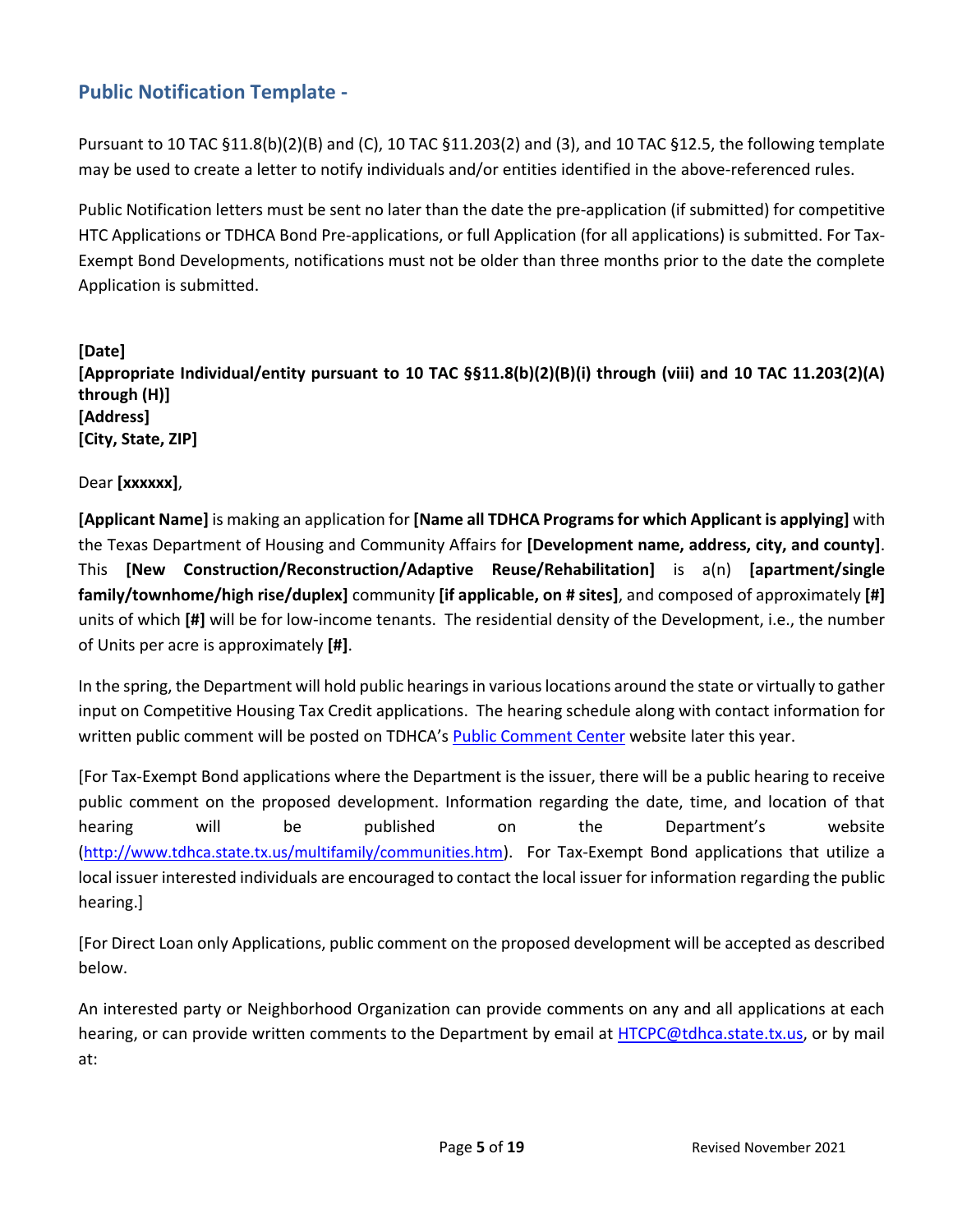Texas Department of Housing and Community Affairs Public Comment - Multifamily Finance Division P.O. Box 13941 Austin, Texas 78711-3941]

Note that in order for input on Competitive Housing Tax Credit applications to be included in the materials relating to presentation for awards to be provided to the Governing Board of the Texas Department of Housing and Community Affairs; **such input must be received by the Department by 5:00 p.m., Austin local time, on June 1, 2022**.

Sincerely,

Representative of **[the Applicant Name) [Title] [Name, Address, email, and telephone number if not on letterhead]**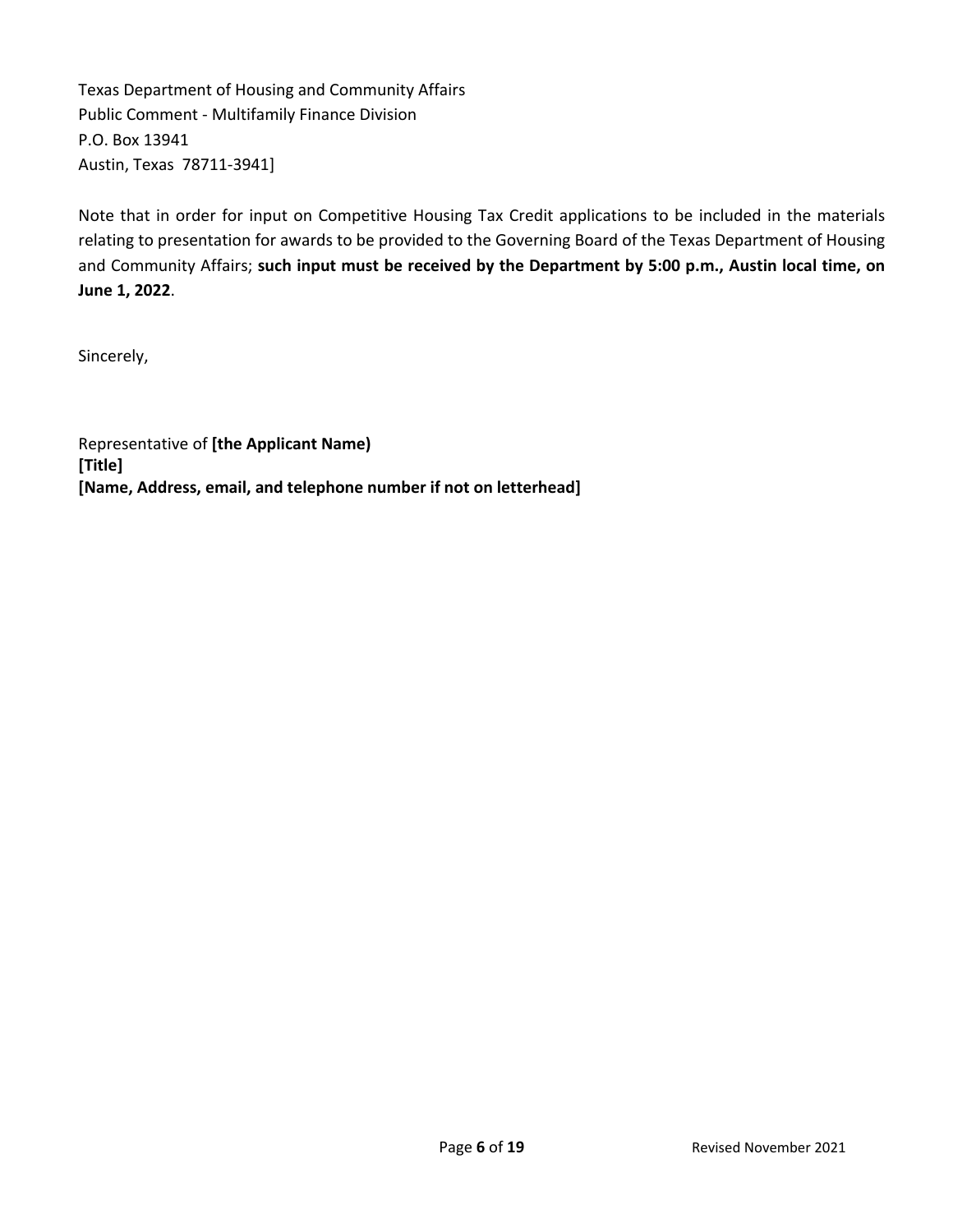# <span id="page-6-0"></span>**Two Mile Same Year – Sample Resolution (Competitive HTC only)**

Pursuant to 10 TAC §11.3(b)(2), staff will not recommend for award, and the Board will not make an award to an Application that proposes a Development Site located in a county with a population that exceeds one million, if the proposed Development Site is also located less than two linear miles from the proposed Development Site of another Application, or from the Development Site of a Supplemental Allocation of 2022 credits, within said county that is awarded in the same calendar year. That subsection does not apply if an Application is located in an area that, within the past five years, meets the requirements of Tex. Gov't Code §2306.6711(f-1), which excludes any municipality with a population of two million or more where a federal disaster has been declared by the Full Application Delivery Date, and the municipality is authorized to administer disaster recovery funds as a subgrant recipient, for the disaster identified in the federal disaster declaration. If a Competitive HTC Application proposes a Development Site in such an area, then the Applicant must obtain prior approval of the Development from the Governing Body of the appropriate municipality or county containing the Development. That approval must contain a written expression of support in the form of a resolution, and that resolution must be submitted by the Full Application Delivery Date as identified in 10 TAC §11.2(a). A sample resolution is provided below.

WHEREAS, **[Applicant]** has proposed a development for affordable rental housing at **[address of proposed site]** named **[name of development]** in the **[city/county of xxxxx]** and

WHEREAS, **[Applicant]** has communicated that it intends to submit an application to the Texas Department of Housing and Community Affairs for 2022 Competitive Housing Tax Credits for **[name of development]** and

WHEREAS, the **[city/county of xxxxx]** is a municipality with a population of two million or more where a federal disaster has been declared by the Full Application Delivery Date as identified in 10 TAC §11.2(a), and the **[city/county of xxxxx]** is authorized to administer disaster recovery funds as a subgrant recipient, for the disaster identified in the federal disaster declaration

#### It is hereby

RESOLVED that, as provided for in 10 TAC §11.3(b), it is hereby acknowledged that the proposed Development Site is located less than two linear miles from the proposed Development Site of another Application, or from the Development Site of a Supplemental Allocation of 2022 credits, within said county that is proposed for award in the same calendar year and

FURTHER RESOLVED that the **[city/county of xxxx]** hereby confirms that its governing body has voted specifically to authorize an allocation of Competitive Housing Tax Credits for the Development pursuant to Tex. Gov't Code §2306.6711(f-1), and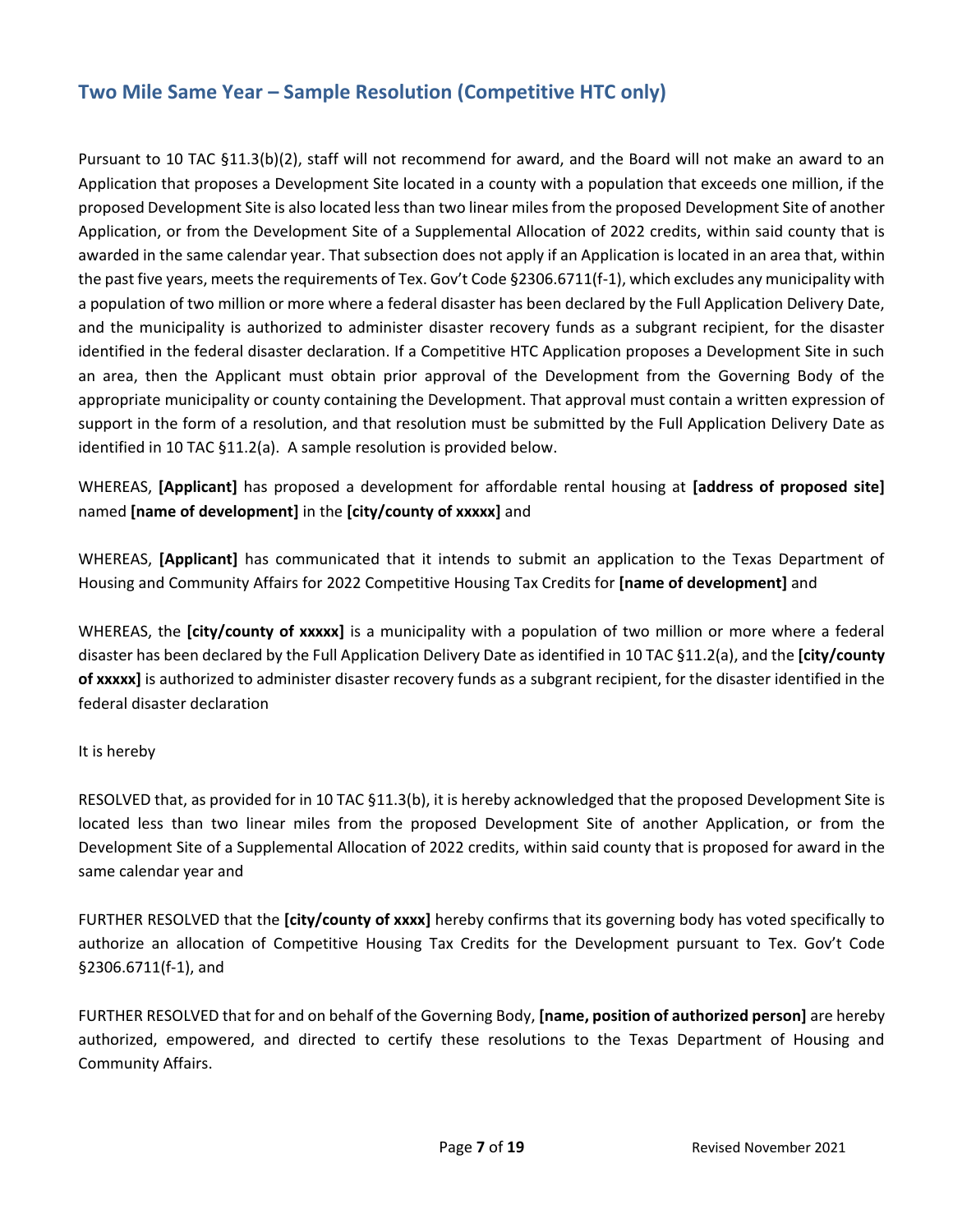# <span id="page-7-0"></span>**Twice the State Average Per Capita – Sample Resolution**

Pursuant to 10 TAC §11.3(c), for applications located in a municipality, or if located completely outside a municipality, a county, that has more than twice the state average of units per capita supported by Housing Tax Credits or private activity bonds at the time the Application Acceptance Period begins, or for Tax-Exempt Bond Developments, Applications submitted after the Application Acceptance Period begins, then the Applicant must obtain prior approval of the Development from the Governing Body of the appropriate municipality or county containing the Development. That approval must also contain a written expression of support in the form of a resolution, and that resolution must include a reference to Tex. Gov't Code §2306.6703(a)(4) and authorize an allocation of Housing Tax Credits for the Development. The resolution must be submitted by the Full Application Delivery Date as identified in 10 TAC §11.2(a), regarding Competitive HTC Deadlines, or Resolutions Delivery Date in 10 TAC §11.2(b), regarding Tax-Exempt Bond Development Dates and Deadlines, as applicable. A list of the areas with more than twice the state average of units per capita can be found in the 2022 HTC Site Demographic Characteristics Report posted on the Department's website. A sample resolution is provided below.

WHEREAS, **[Applicant]** has proposed a development for affordable rental housing at **[address of proposed site]** named **[name of development]** in the **[city/county of xxxxx]** and

WHEREAS, **[Applicant]** has communicated that it intends to submit an application to the Texas Department of Housing and Community Affairs ("TDHCA") for 2022 **[Housing Tax Credits/Private Activity Bond]** funds for **[name of development]**

It is hereby

RESOLVED, that as provided for in 10 TAC §11.3(c), it is expressly acknowledged and confirmed that the **[city/county of xxxxx]** has more than twice the state average of units per capita supported by Housing Tax Credits or Private Activity Bonds and

FURTHER RESOLVED, that the **[city/county of xxxx]** hereby supports the proposed **[name of development]**, and confirms that its governing body has voted specifically to approve the construction or rehabilitation of the Development and to authorize an allocation of Housing Tax Credits for the Development pursuant to Tex. Gov't Code §2306.6703(a)(4), and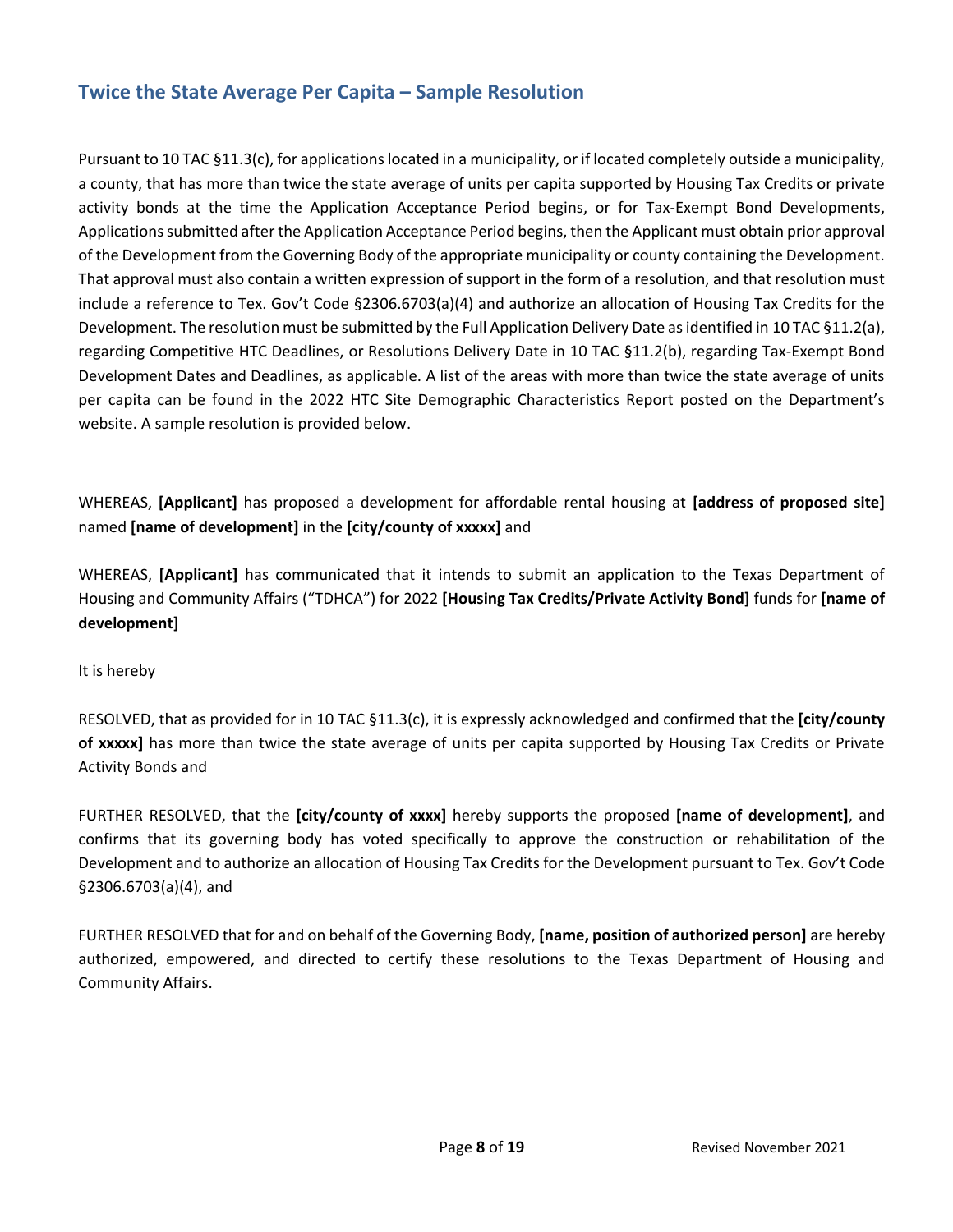# <span id="page-8-0"></span>**One Mile, Three Year Rule – Sample Resolution**

Pursuant to 10 TAC §11.3(d), an Application that proposes the New Construction or Adaptive Reuse of a Development that is located one linear mile or less (measured by a straight line on a map from the closest point on each development) from another Development that:

(A) serves the same Target Population as the proposed Development, regardless of whether the Development serves general, Elderly, or Supportive Housing; and

(B) has received an allocation of Housing Tax Credits or private activity bonds, or a Supplemental Allocation of 2022 credits for any New Construction at any time during the three-year period preceding the date the Application Round begins (or for Tax-Exempt Bond Developments the three-year period preceding the date the Certificate of Reservation is issued);

(C) the Development in Subparagraph B has not been withdrawn or terminated from the Housing Tax Credit Program; and

(D) the proposed Development does not meet one of the other exceptions listed in 10 TAC §11.3(d)(2)(A) – (F).

Such Developments shall be considered ineligible, unless the Governing Body of the appropriate municipality or county where the Development is to be located has by vote specifically allowed the construction of a new Development located within one linear mile or less from a Development described above. The resolution must be submitted by the Full Application Delivery Date as identified in 10 TAC §11.2(a), regarding Competitive HTC Deadlines, or Resolutions Delivery Date in 10 TAC §11.2(b), regarding Tax-Exempt Bond Development Dates and Deadlines, as applicable. A sample resolution is provided below.

WHEREAS, **[Applicant]** has proposed a development for affordable rental housing at **[address of proposed site]** named **[name of development]** in the **[city/county of xxxx]** and

WHEREAS, **[Applicant]** has advised that it intends to submit an application to the Texas Department of Housing and Community Affairs (TDHCA) for 2022 **[Housing Tax Credits/Private Activity Bond]** funds for **[name of development]**

#### It is hereby

RESOLVED, that as provided for in 10 TAC §11.3(d) it is hereby acknowledged that the proposed New Construction or Adaptive Reuse Development is located one linear mile or less from a Development that serves the same Target Population as the proposed Development and has received an allocation of Housing Tax Credits, or private activity bonds, or Supplemental Allocation of 2022 credits for New Construction since **[ January 3, 2019, or for Tax-Exempt Bond Developments, the three-year period preceding the date the Certificate of Reservation is issued]** and

FURTHER RESOLVED, that the governing body of the **[city/county of xxxx]** has by vote specifically allowed the construction of the [**name of development]** and to authorize an allocation of Housing Tax Credits for the Development, and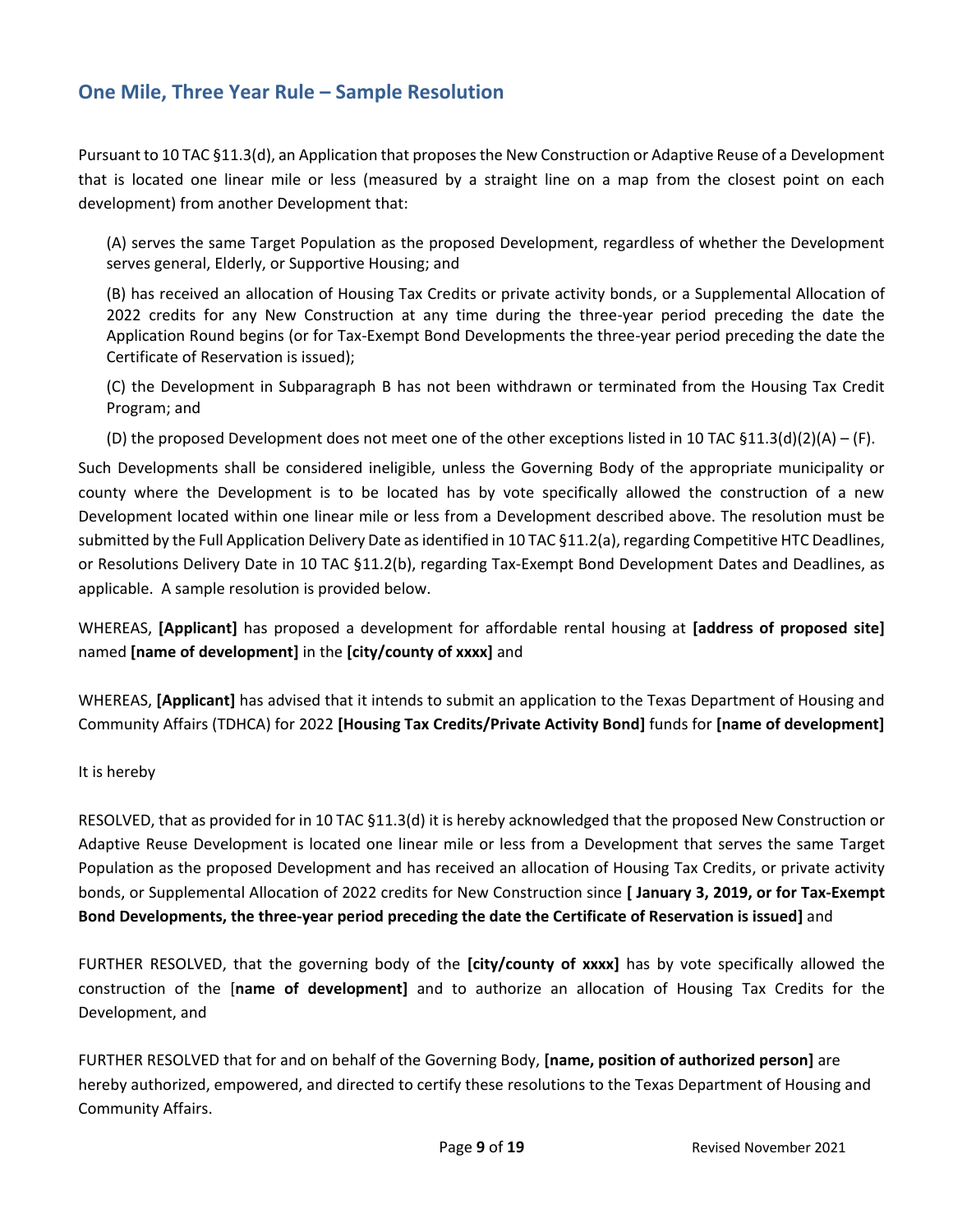# **Greater than 20% HTC Units per Total Households in Census Tracts – Sample Resolution**

Pursuant to 10 TAC §§11.3(e) and 10 TAC §11.4(c)(1), applicants applying for Competitive Housing Tax Credits and/or Private Activity Bonds that propose the New Construction or Adaptive Reuse of a Development located in a census tract that has more than 20% Housing Tax Credit Units per total households as reflected in the Department's current Site Demographic Characteristics Report shall be considered ineligible unless the Governing Body of the appropriate municipality or county containing the Development has adopted a resolution stating the proposed Development is consistent with jurisdiction's obligation to affirmatively further fair housing and that the Governing Body of the appropriate municipality or county containing the Development has no objection to the Application. The resolution must be submitted by the Full Application Delivery Date as identified in 10 TAC §11.2(a), regarding Competitive HTC Deadlines, or Resolutions Delivery Date in 10 TAC §11.2(b), regarding Tax-Exempt Bond Development Dates and Deadlines, as applicable. A sample resolution is provided below.

WHEREAS, **[Applicant]** has proposed a development for affordable rental housing at **[address of proposed site]** named **[name of development]** in the **[city/county of xxxx]** and

WHEREAS, **[Applicant]** has advised that it intends to submit an application to the Texas Department of Housing and Community Affairs (TDHCA) for 2022 **[Housing Tax Credits/Private Activity Bond]** funds for **[name of development]**

It is hereby

RESOLVED, that as provided for in 10 TAC **§**11.3(e) and §11.4(c)(1), it is hereby acknowledged that the proposed New Construction or Adaptive Reuse Development is located in a census tract that has more than 20% Housing Tax Credit Units per total households and

FURTHER RESOLVED, that the **[city/county of xxxx]** hereby confirms that its Governing Body has no objection to the Application, pursuant to 10 TAC  $\S11.3$ (e) and  $\S11.4$ (c)(1) of the Qualified Allocation Plan and

FURTHER RESOLVED, that the governing body affirms that the proposed Development is consistent with the jurisdiction's obligation to affirmatively further fair housing, and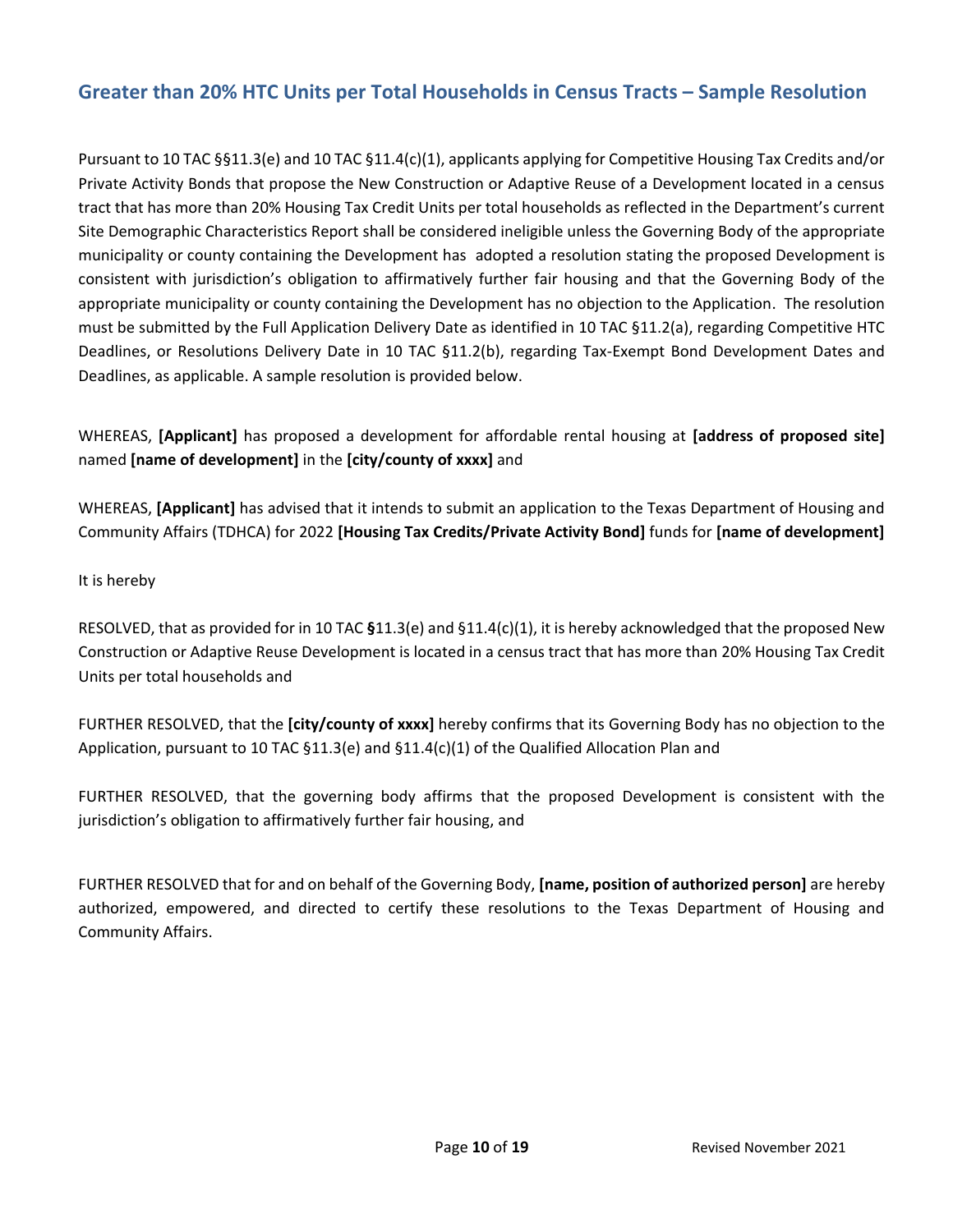# <span id="page-10-0"></span>**Local Government Support – Sample Resolution**

Pursuant to 10 TAC §11.9(d)(1) and in accordance with Tex. Gov't Code §2306.6710(b), an Application may qualify for up to seventeen (17) points for a resolution or resolutions from the municipality and/or county in which the proposed development site is located. Resolutions that expressly set forth that the municipality or county supports the Application or Development are worth maximum points while resolutions setting forth that the municipality or county has no objection to the Application or Development are worth fewer points. If a Development Site is located partially within a municipality and partially within a county or extraterritorial jurisdiction, positive points will only be awarded if a resolution is obtained from both entities. Pursuant to 10 TAC §11.9(d)(1) once a resolution has been submitted it may not be changed or withdrawn. The resolution must be submitted by the Full Application Delivery Date as identified in 10 TAC §11.2(a), regarding Competitive HTC Deadlines. A sample resolution is provided below.

WHEREAS, **[Applicant]** has proposed a development for affordable rental housing at **[address of proposed site]** named **[name of development]** in the **[city/county/extraterritorial jurisdiction of xxxx]**; and

WHEREAS, **[Applicant]** has advised that it intends to submit an application to the Texas Department of Housing and Community Affairs for 2022 Competitive 9% Housing Tax Credits for **[name of development]**

It is hereby

RESOLVED, that the [**city/county**], acting through its governing body**,** hereby confirms that it **[has no objection to/supports]** the proposed **[name of development/development located at address/Application number]** and that this formal action has been taken to put on record the opinion expressed by the [**city/county]** on **[date],** and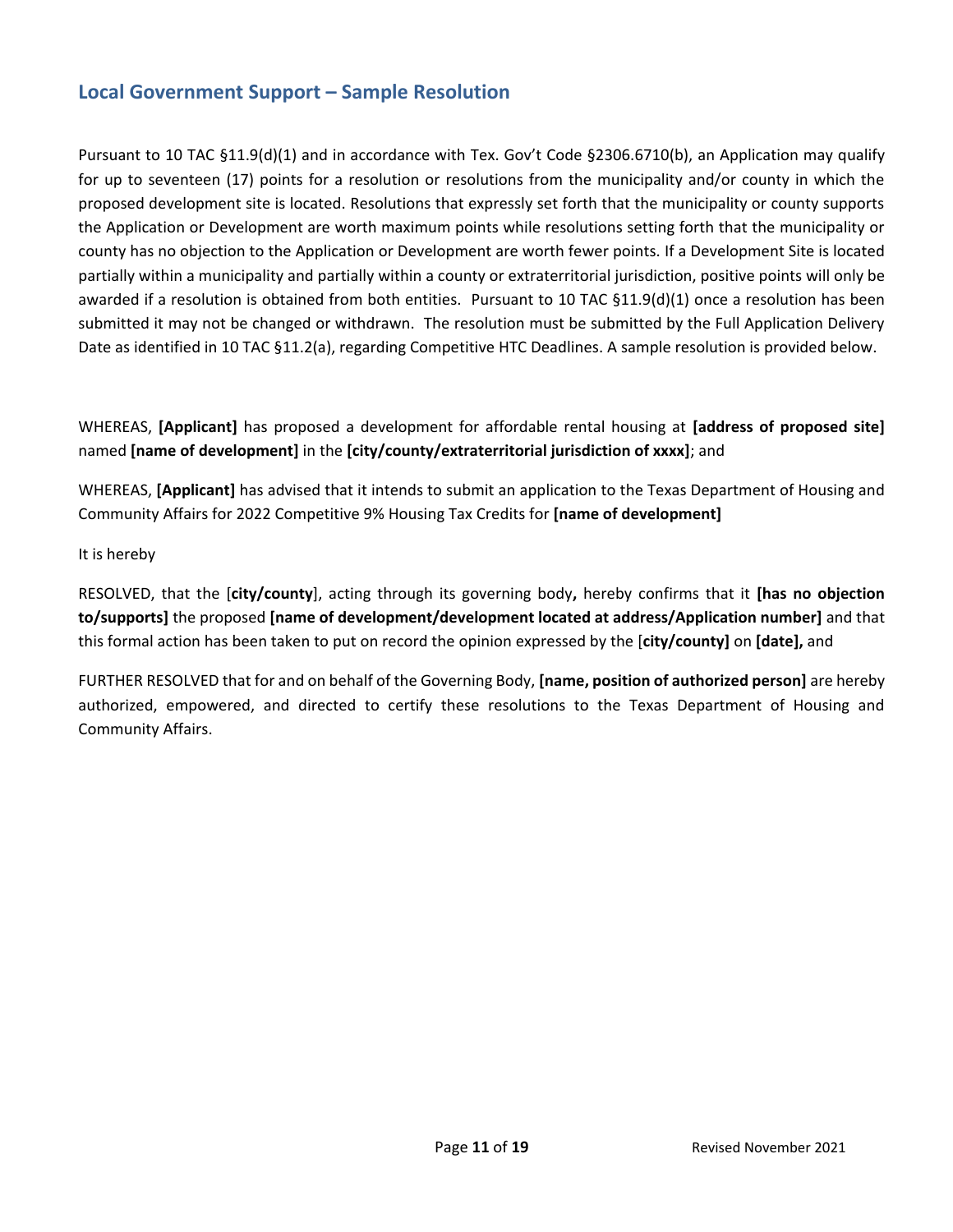<span id="page-11-0"></span>Financial Feasibility Lender Approval Letter – Sample Language

Pursuant to 10 TAC §11.9(e)(1) an Application may qualify to receive a maximum of twenty-six (26) points for evidence of financial feasibility. To qualify for points, a 15-year *pro forma* itemizing all projected income, including Unit rental rates and basis for the rental rate assumptions, operating expenses and debt service, specifying the underlying growth assumptions and reflecting a minimum must-pay debt coverage ratio of 1.15 for each year must be submitted. The *pro forma* can be prepared by the Applicant or can be independently prepared by the Third Party permanent lender. The *pro forma* must include the signature and contact information evidencing that it has been reviewed and found to be acceptable by an authorized representative of the Third party construction or permanent lender. In addition to the signed *pro forma,* a lender approval letter on lender letterhead must be submitted. **The term sheet must include an acknowledgement of the amounts and terms of all other anticipated sources of funds.**  If the letter evidences review of the Development alone it will receive twenty-four (24) points. If the letter is from the Third Party permanent lender and evidences review of the Development and the Principals or the Development is Supportive Housing and meets the requirements of 10 TAC  $\S 11.1(d)(126)(E)(i)$ , it will receive twenty-six (26) points. If the Development is part of the USDA set-aside and meets the requirements of 10 TAC §11.5(2) and the letter is from the Third Party construction lender, and evidences review of the Development and the Principals, it will receive twenty-six (26) points. Pursuant to 10 TAC §11.8(d), if the Department is the only permanent lender, the Applicant may submit a Request for Preliminary Determination By February 11, 2022, in order to receive twentysix (26) points.

Sample language for 24 & 26 point letters are provided below *(Note: the required language for points can be included in the commitment or term sheets from the construction and/or permanent lender).*

#### <span id="page-11-1"></span>**Sample Language eligible for 24 Points:**

"The attached 15-year *pro forma* was prepared by the [**Applicant** or **independently prepared by {name of lender}]** for **[Development name]** located in **[Development City]**. The *pro forma* is consistent with the unit rental rate assumptions, total operating expenses, net operating income, and debt service coverage based on [**name of lender**] current underwriting parameters and consistent with the loan terms indicated in the term sheet and preliminarily considered feasible pending further diligence review. The debt service for each year maintains no less than a 1.15 debt coverage ratio."

#### <span id="page-11-2"></span>**Sample Language eligible for 26 Points:**

"The attached 15-year *pro forma* was prepared by the [**Applicant** or **independently prepared by {name of lender}]** for **[Development name]** located in **[Development City]**. The *pro forma* is consistent with the unit rental rate assumptions, total operating expenses, net operating income, and debt service coverage based on [**name of lender**] current underwriting parameters and consistent with the loan terms indicated in the term sheet and is preliminarily considered feasible, pending further diligence review. The debt service for each year maintains no less than a 1.15 debt coverage ratio.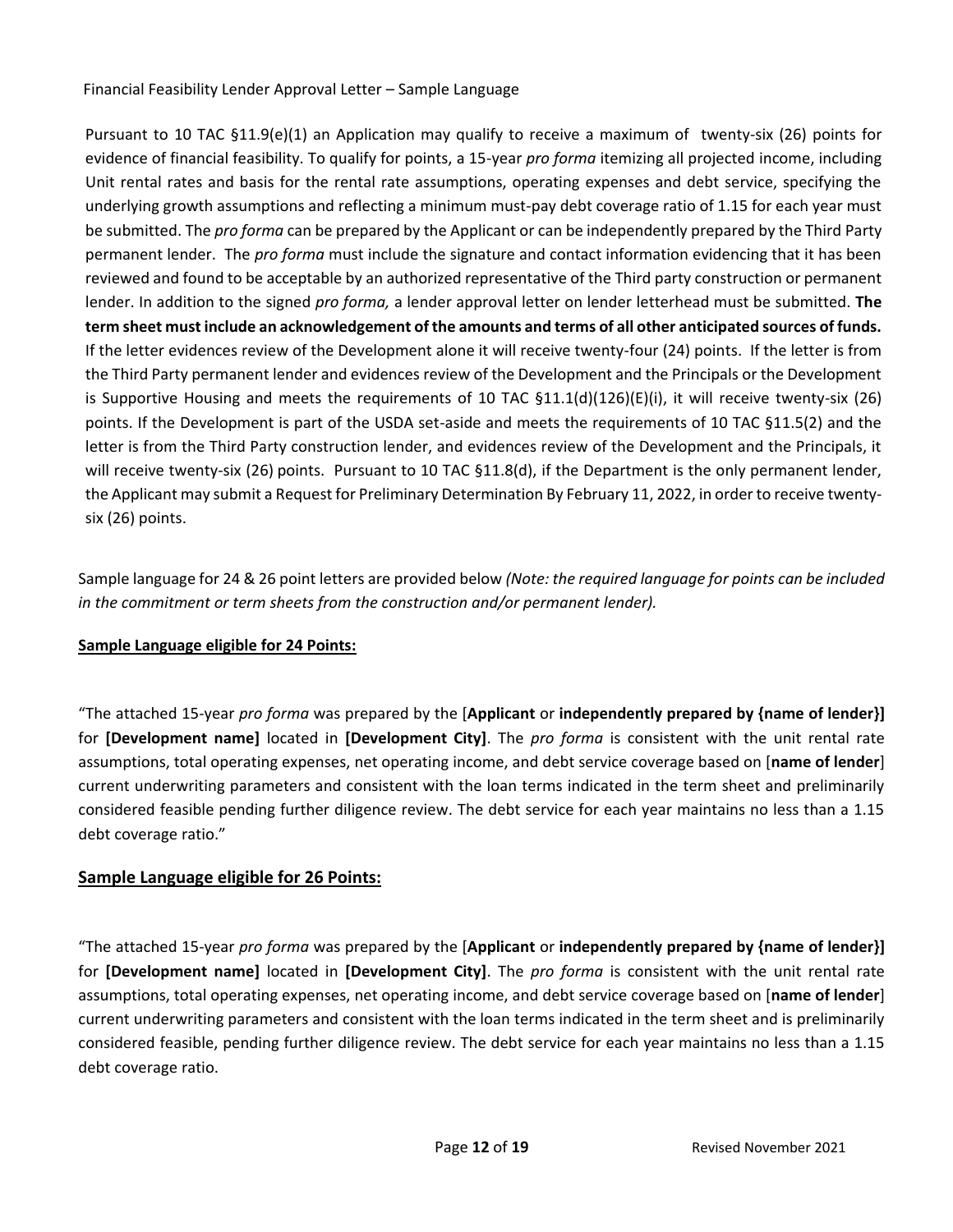Additionally, we have performed a preliminary review of the credit worthiness of **[Development Owner]** and its Principals. At this time, **[name of lending institution]** has no reservations with the Development Owner or any of the Principals. We anticipate no additional guarantors or financial strength will be needed to facilitate a loan to this borrower, other than those requirements disclosed herein."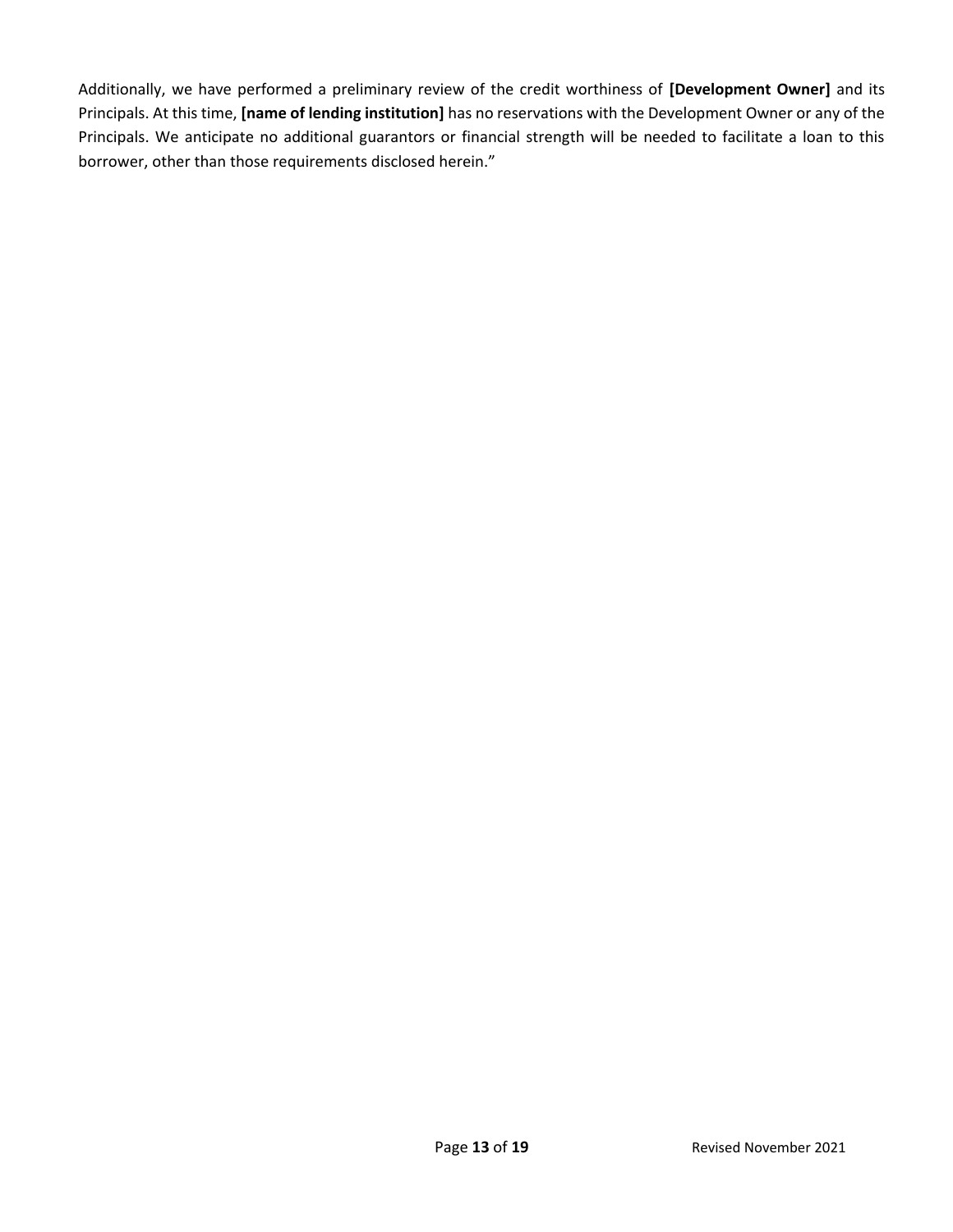# <span id="page-13-0"></span>**Greater than 40% Poverty in Census Tracts – Sample Resolution**

Pursuant to 10 TAC §11.101(a)(3) of the QAP, applicants are required to disclose a Development Site that is located within a census tract that has a poverty rate above 40% for individuals (or 55% for Developments in regions 11 and 13). Mitigation may be in the form of a resolution from the Governing Body of the appropriate municipality or county containing the Development, acknowledging the high poverty rate and authorizing the Development to move forward. For Developments located in the ETJ, the resolution would need to come from the county. The resolution must be submitted by the Full Application Delivery Date as identified in 10 TAC §11.2(a), regarding Competitive HTC Deadlines, or Resolutions Delivery Date in 10 TAC §11.2(b), regarding Tax-Exempt Bond and Direct Loan only Application Dates and Deadlines, as applicable. A sample resolution is provided below.

WHEREAS, **[Applicant]** has proposed a development for affordable rental housing at **[address of proposed site]** named **[name of development]** in the **[city/county of xxxx]** and

WHEREAS, **[Applicant]** has advised that it intends to submit an application to the Texas Department of Housing and Community Affairs for 2022 **[Housing Tax Credits/Private Activity Bond/Direct Loan]** funds for **[name of development]**

It is hereby

RESOLVED, that as provided for in 10 TAC §11.101(a)(3) of the Qualified Allocation Plan, it is hereby acknowledged that the proposed Development is located in a census tract that has a poverty rate above **[40% or 55% for Developments in regions 11 and 13]** for individuals and

FURTHER RESOLVED, that the **[city/county of xxxx]** hereby confirms that its Governing Body has voted specifically to authorize the Development to move forward and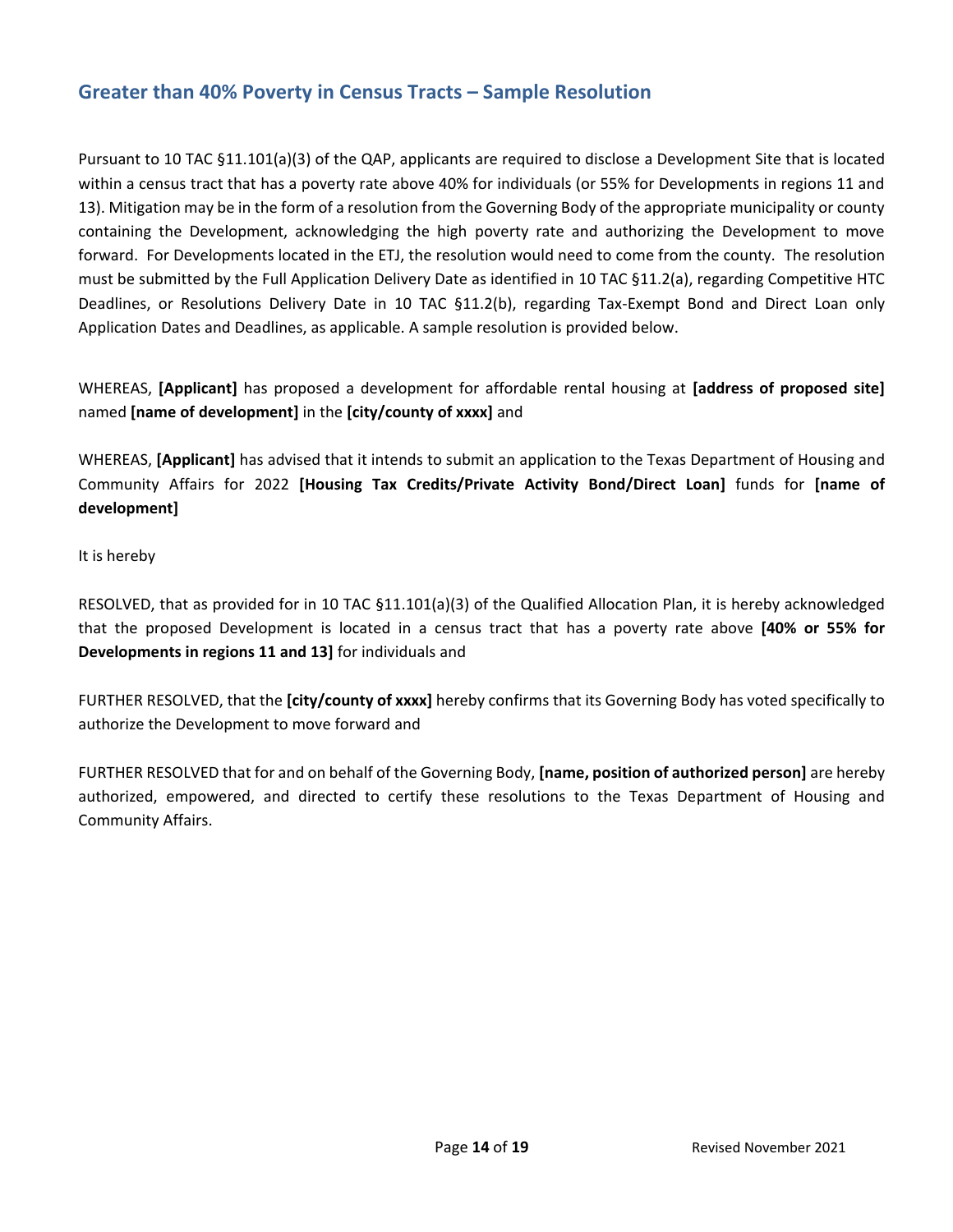# <span id="page-14-0"></span>**Notice, Hearing and Resolution for Tax-Exempt Bond Developments**

Pursuant to Tex. Gov't Code §2306.67071, Tax-Exempt Bond Applications applying for Housing Tax Credits after September 1, 2013 must submit a resolution of no objection from the applicable Governing Body. Such resolution must specifically identify the Development whether by legal description, address, Development name, Application number or other verifiable method. For an application with a Development Site that is located within a municipality, the resolution must come from the Governing Body of that municipality; if within the ETJ of a municipality a resolution must be submitted from both the Governing Body of that municipality and the Governing Body of the county; if within a county and not within a municipality or the ETJ of a municipality, a resolution must be submitted from the Governing Body of the county. The resolution must confirm that each applicable Governing Body has held a public hearing in accordance with Tex. Gov't Code §2306.67071(b) and 10 TAC §11.204(4)(B). A sample resolution is provided below.

WHEREAS, **[Applicant]** has proposed a development for affordable rental housing of **[xxx]** units that will be located at **[address of proposed site]** in the **[city/county of xxxx]** and

WHEREAS, **[Applicant]** has submitted an application to the Texas Department of Housing and Community Affairs for **2022** Housing Tax Credits for **[name of development]**

It is hereby

RESOLVED, that in accordance with the requirements of Tex. Gov't Code §2306.67071 and 10 TAC §11.204(4), it is hereby found that:

- 1. Notice has been provided to the Governing Body in accordance with Tex. Gov't Code, §2306.67071(a); and
- 2. The Governing Body has had sufficient opportunity to obtain a response from the Applicant regarding any questions or concerns about the proposed Development; and
- 3. The Governing Body has held a hearing at which public comment may be made on the proposed Development in accordance with Tex. Gov't Code, §2306.67071(b); and
- 4. After due consideration of the information provided by the Applicant and public comment, the Governing Body does not object to the proposed Application; and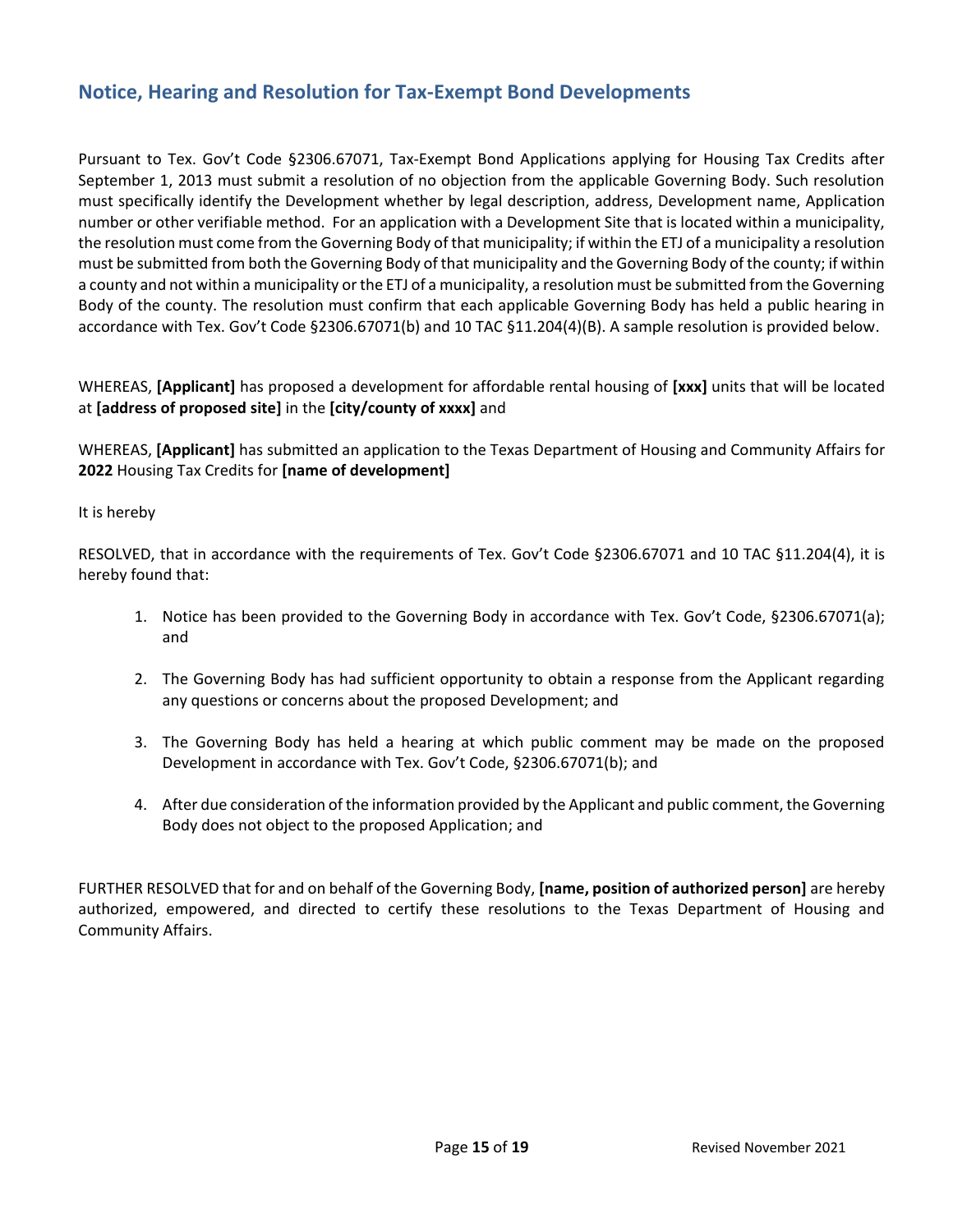# <span id="page-15-0"></span>**Third Party Legal Opinion for Nonprofit Set-Aside**

Pursuant to 10 TAC §11.204(14)(A)(iii), Competitive HTC Applications involving a §501(c)(3) or (4) nonprofit General Partner and which meet the Nonprofit Set-Aside requirements must submit a Third Party Legal Opinion. The Third Party Legal Opinion must be submitted by the Full Application Delivery Date as identified in 10 TAC §11.2(a), regarding Competitive HTC Deadlines. A sample opinion is provided below.

#### **[Date]**

- To: Texas Department of Housing and Community Affairs P.O. Box 13941 221 East 11<sup>th</sup> Street Austin, TX 78711-3941
- Re: **[Name of Development] [Address of Development] [Development Owner]**

Ladies and Gentlemen:

**[Applicant entity]**, a limited partnership, is the Applicant. **[Nonprofit entity]**, a nonprofit corporation, is the **[managing general partner/managing member]** of the Applicant. We have been asked to render our legal opinion to meet the requirements of Tex. Gov't Code, §2306.6706 and 10 TAC §11.204(14)(A)(iii). This opinion is issued to the Texas Department of Housing and Community Affairs (the "Department") so that the Department, its governing board, and its staff may rely on it in making any determinations that the Applicant is eligible under Tex. Gov't Code, §2306.6706(b) for a housing tax credit allocation from the nonprofit set-aside.

In rendering our opinion, we have reviewed the Certificate of Formation and Bylaws of **[Nonprofit corporation]**, the **[managing general partner/managing member]** of the Applicant and the Letter of Determination dated **[date]** from the Internal Revenue Service regarding the managing general partner's status as an organization exempt from taxes under the Internal Revenue Code. We have also examined the records of **[Nonprofit corporation]** to determine whether or not there exists any identity of interest between **[Nonprofit corporation]** and any for-profit sponsors of the above-referenced development, (the "Development"). We have reviewed the original or certified copies of the development agreement, the partnership agreement, and such other documents, instruments, and writings as we deemed necessary or advisable to enable us to render this opinion. We have assumed and relied upon the genuineness of all certifications and have no reason to question them. The review of all such documents, individually and collectively, forms the basis for our opinion.

Based upon the foregoing, it is our opinion that:

- **(1) [Nonprofit organization]** is not affiliated with or Controlled (within the meaning of 10 TAC §11.1(d)(30)) by a for-profit organization with respect to the Development.
- (2) **[Nonprofit organization]** is a "Qualified Nonprofit Organization" within the meaning of §2306.6706 and §42(h)(5) of the Internal Revenue Code.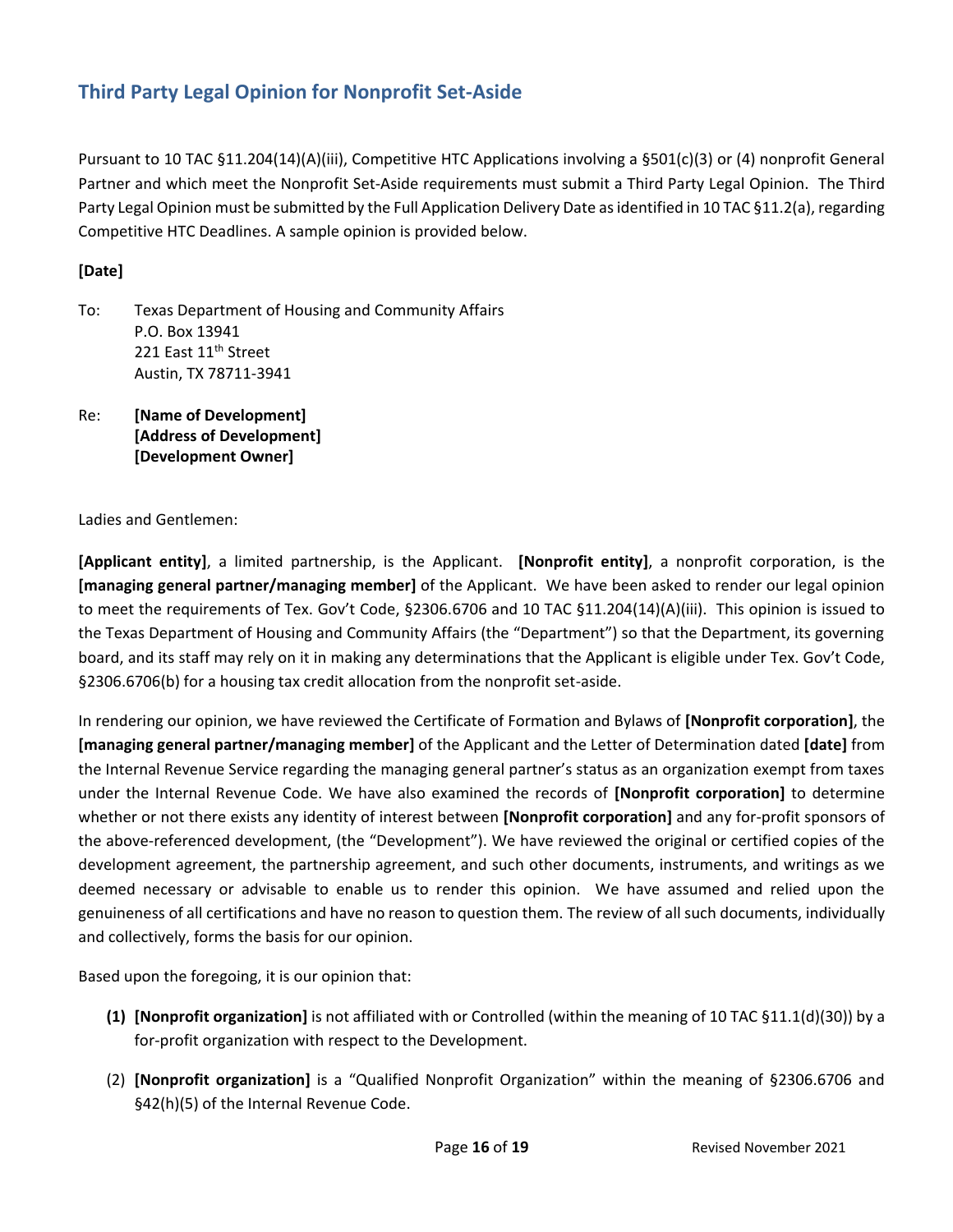- (3) **[Nonprofit organization]** is an organization described in paragraph (3) or (4) of §501(c), is exempt from taxation under §501(a) of the Internal Revenue Code, and is an organization that has its Internal Revenue Service documentation of designation as a Section 501(c)(3) or 501(c)(4) organization as of the beginning of the Application Acceptance Period. **[Nonprofit organization]** is the sole **[managing general partner/managing member]** of the Applicant.
- (4) **[Nonprofit organization]** is an organization which specifically has the providing of low-income housing as one of its tax exempt purposes and the development and operation of the Development as low income housing is a legal purpose of the Applicant.
- (5) **[Applicant]** is eligible for a housing credit allocation from a set-aside reserved for the use of qualified nonprofit organizations. **[Provide the basis for that opinion. Eligibility is contingent upon the nonprofit organization controlling the Development, or if the organization's Application is filed on behalf of a limited partnership, or limited liability company, being the sole General Partner (or Managing Member); and otherwise meeting the requirements of Tex. Gov't Code §§2306.6706 and 2306.6729 and Internal Revenue Code §42(h)(5)]**.
- (6) **[Qualified Nonprofit Development]** will have the managing general partner or an affiliate or subsidiary that is also a nonprofit entity or its nonprofit affiliate or subsidiary **meeting the requirements of Tex. Gov't Code §2306.6706 and §2306.6729 and Internal Revenue Code §42(h)(5)** be the Developer or co-Developer as evidenced in the development agreement.
- (7) **[Nonprofit organization]** prohibits any member of its board of directors, other than a chief staff member, serving concurrently as a member of the board, from receiving material compensation for service on the Board.
- (8) **[Nonprofit organization]** has the ability to do business as a nonprofit in Texas.

Sincerely,

**[Name of attorney rendering opinion]**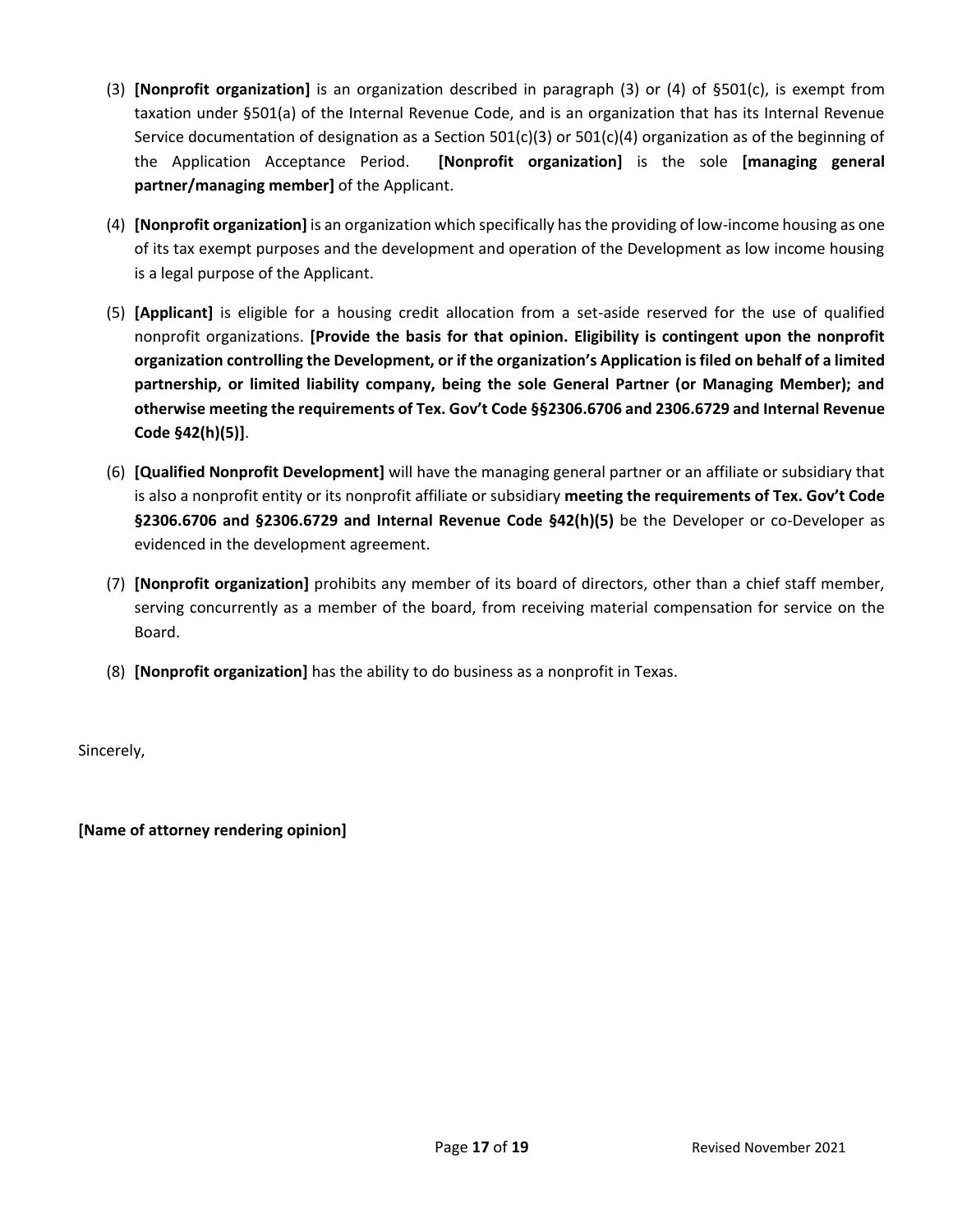# **Third Party Reports**

Pursuant to 10 TAC §11.204 and 11.205, certain Third Party Reports are required as part of a complete Application to the Department. The reports are required to include specific language regarding publication, along with other statements regarding reliance and objectivity as described in each applicable section of the QAP, as below.

#### **Feasibility Report**

Pursuant to 10 TAC §11.204(15)(A) regarding Feasibility Reports, **(report preparer)** acknowledges that the Department may publish the full report on the Department's website, release the report in response to a request for public information and make other use of the report as authorized by law.

#### **Environmental Site Assessment (ESA)**

Pursuant to 10 TAC §11.305(a) related to Environmental Site Assessment Rules and Guidelines, this report has been conducted by a **(report preparer)** at the expense of the Applicant, and is addressed to the Texas Department of Housing and Community Affairs as a User of the report (as defined by ASTM standards).

**(report preparer)** or their company will not materially benefit from the Development in any other way than receiving a fee for performing the ESA, and the fee is in no way contingent upon the outcome of the assessment, and acknowledges that the Department may publish the full report on the Department's website, release the report in response to a request for public information and make other use of the report as authorized by law.

**(report preparer)** has read and understood the requirements of 10 TAC §11.305 related to Environmental Site Assessment Rules and Guidelines.

#### **Scope and Cost Review (SCR)**

Pursuant to §11.306(a) related to Scope and Cost Review Guidelines, **(report preparer)**acknowledges that the Department may publish the full report on the Department's website, release the report in response to a request for public information and make other use of the report as authorized by law.

#### **Appraisal**

Pursuant to 10 TAC §11.304(a)(1) related to Appraisal Rules and Guidelines, **(report preparer)** has read and understood the requirements of 10 TAC §11.304 and is a disinterested party who will not materially benefit from the Development in any other way than receiving a fee for performing the appraisal and that the fee is in no way contingent upon the outcome of theappraisal.

Pursuant to 10 TAC §11.304(d)(1) related to Appraisal Contents, **(report preparer)** acknowledges that the Department is granted full authority to rely on the findings of the report, and acknowledges that the Department may publish the full report on the Department's website, release the report in response to a request for public information and make other use of the report as authorized by law."